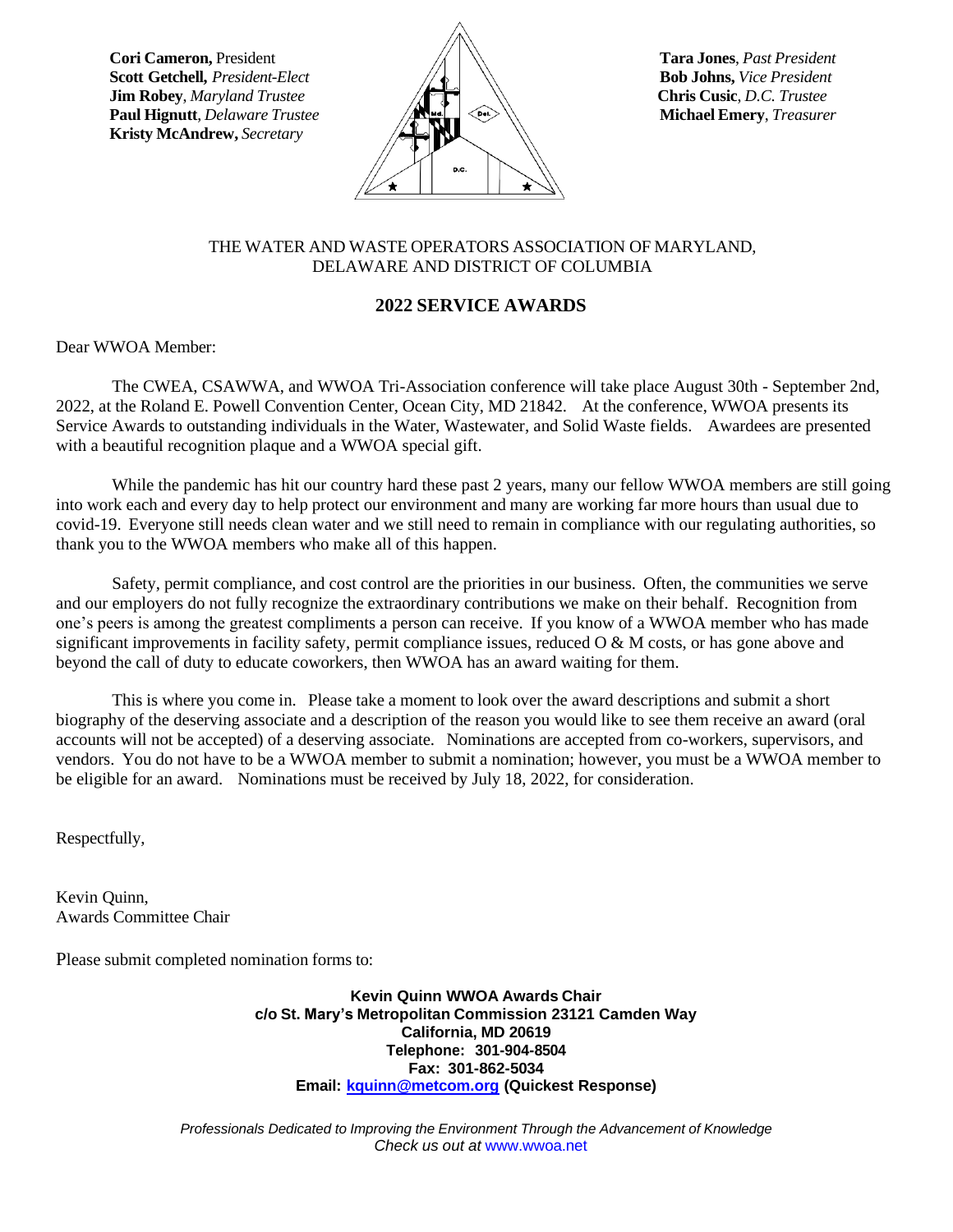# **2022 WWOA SERVICE AWARDS**

# **GENERAL CRITERIA**

- ➢ Nominee is a current member of WWOA.
- $\triangleright$  MUST have been a WWOA member at the time of the activity for which they are being nominated (with the exception of Lifetime Membership and Outstanding Personal Service to the Association Awards).
- The person must be actively working in the water, wastewater or solid waste field at the time of the nomination.
- ➢ Outstanding activity was beyond routine duties. *Longevity is not sufficient justification alone for an Award.*
- In addition, the exceptional activity must be in the area to which the award applies.

# **AWARD CRITERIA**

## **THE BARRY WALTER AWARD FOR DISTINGUISHED SERVICE IN WATER DISTRIBUTION**

This individual has worked beyond normal work requirements to ensure safe delivery of drinking water to the public through a distribution network and demonstrated technical excellence and problem-solving creativeness.

## **DISTINGUISHED SERVICE IN WATER TREATMENT**

This individual has demonstrated technical excellence, administrative, or managerial merit, or exemplary work ethic and dedicated approach to the administration, operation and/or maintenance of a water treatment facility.

## **DISTINGUISHED SERVICE IN WASTEWATER COLLECTION SYSTEMS**

This individual has demonstrated exemplary performance, initiative, technical excellence and problem solving creativeness in the operation and/or maintenance of conveyance systems and appurtenances that deliver sanitary sewage to wastewater treatment facilities.

## **WILLIAM McLEAN BINGLEY AWARD FOR DISTINGUISHED SERVICE IN WASTEWATER**

An individual who has significantly impacted the administration, operation and/or maintenance of a wastewater treatment facility and displayed exemplary commitment to the fundamental principles governing the treatment of wastewater and protection of the water environment.

# **MARLENE PATILLO LABORATORY AWARD**

This individual has contributed significantly to the administration or operation of water, wastewater, or solids handling laboratory, or demonstrated technical excellence and problem-solving creativeness worthy of peer recognition.

# **DISTINGUISHED SERVICE IN INDUSTRIAL WASTE MANAGEMENT**

This individual has impacted, significantly, the administration, operation and/or maintenance of an industrial wastewater facility and displayed a commitment to the principles governing the treatment of wastes.

#### **STANLEY KAPPE TRAINING AWARD**

This individual has contributed immeasurable time, energies and resources, beyond their normal job duties, to provide educational and vocational training to environmental systems professionals.

# **WWOA LIFETIME MEMBERSHIP AWARD**

This award is presented to an individual who has maintained membership for 25 years or more with the Water and Waste Operators Association. Documentation of this membership could include past membership cards, membership verification through the membership Chairperson or canceled checks to the Association.

# **WWOA EMPLOYER RECOGNITION AWARD**

This award is a small token of appreciation from WWOA for employers in appreciation of time and other resources they have given allowing their employees to serve on one of the numerous WWOA committees or as a board member.

#### **WWOA AWARD FOR OUTSTANDING PERSONAL SERVICE TO THE ASSOCIATION**

Contributed extraordinary personal service of a continuous nature to the Association which enhanced the management, principles, operation, or professional and community standings of the Association.

> *Professionals Dedicated to Improving the Environment Through the Advancement of Knowledge Check us out at* [www.wwoa.net](http://www.wwoa.net/)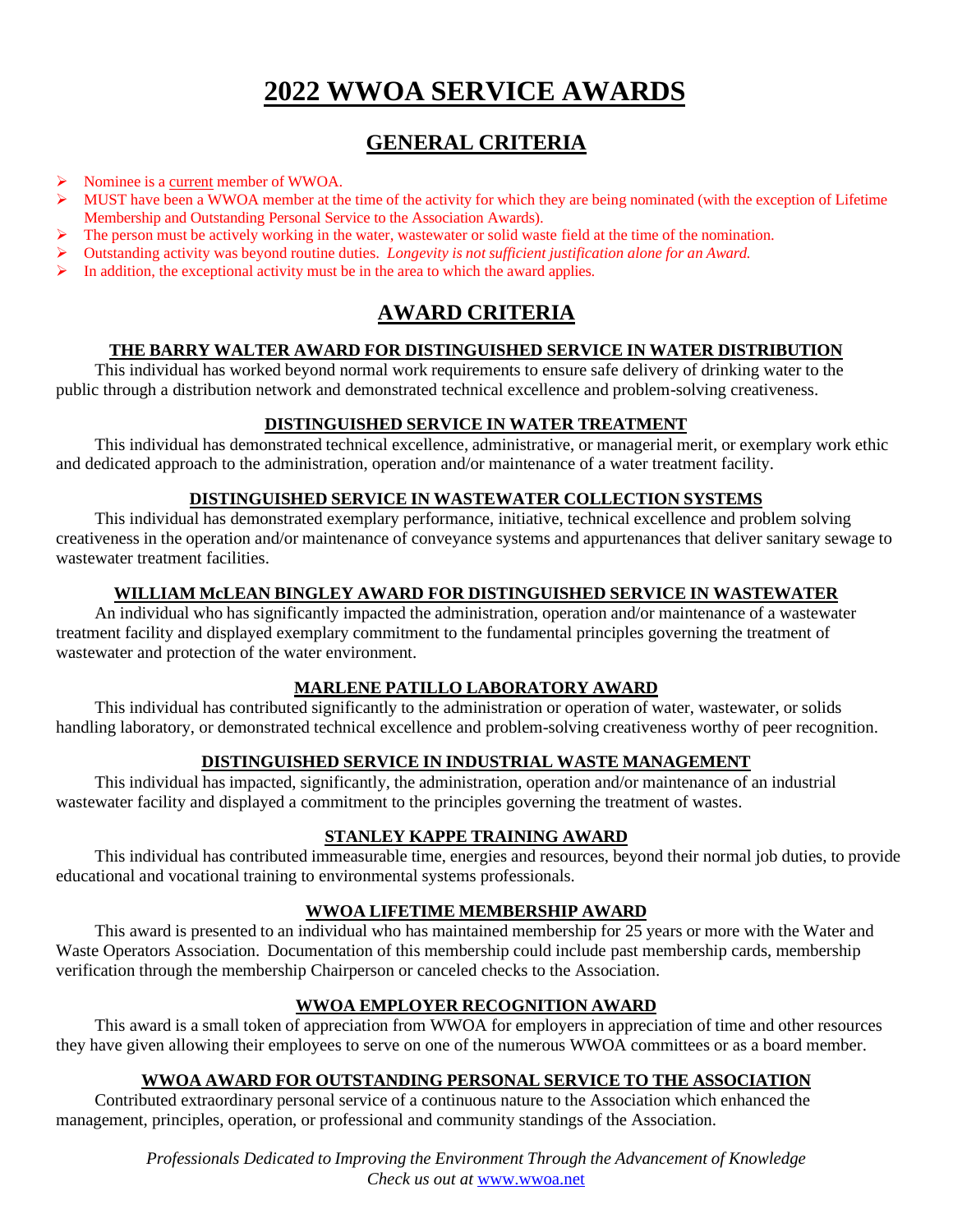# **2022 WWOA SERVICE AWARDS**

# NOMINATION CATEGORIES: **PLEASE CHECK ONLY ONE CATEGORY PER NOMINATION FORM**

 $\Box$  THE BARRY WALTER AWARD FOR DISTINGUISHED SERVICE IN WATER DISTRIBUTION

DISTINGUISHED SERVICE IN WATER TREATMENT

 $\Box$  DISTINGUISHED SERVICE IN WASTEWATER COLLECTION SYSTEMS

 $\Box$  THE WILLIAM McLEAN BINGLEY AWARD FOR DISTINGUISHED SERVICE IN WASTEWATER

THE MARLENE PATILLO LABORATORY AWARD

 $\square$  DISTINGUISHED SERVICE IN INDUSTRIAL WASTE MANAGEMENT

THE STANLEY KAPPE TRAINING AWARD

THE WWOA LIFE MEMBERSHIP AWARD

THE WWOA EMPLOYER RECOGNITION AWARD

WWOA AWARD FOR OUTSTANDING PERSONAL SERVICE TO THE ASSOCIATION

|                                                                                                                                                                                                                                | PLEASE PRINT PLEASE PRINT | PLEASE PRINT PLEASE PRINT                           |  |
|--------------------------------------------------------------------------------------------------------------------------------------------------------------------------------------------------------------------------------|---------------------------|-----------------------------------------------------|--|
| Nominee's Name                                                                                                                                                                                                                 |                           |                                                     |  |
|                                                                                                                                                                                                                                |                           |                                                     |  |
| City, State, Zip                                                                                                                                                                                                               |                           |                                                     |  |
| Telephone (work) _________________________(home) _______________________________                                                                                                                                               |                           |                                                     |  |
| Email Address Land and Society and Society and Society and Society and Society and Society and Society and Society and Society and Society and Society and Society and Society and Society and Society and Society and Society |                           |                                                     |  |
| Current WWOA Member? (Yes or No) _____<br>Membership Number                                                                                                                                                                    |                           |                                                     |  |
|                                                                                                                                                                                                                                |                           |                                                     |  |
|                                                                                                                                                                                                                                |                           | PLEASE PRINT PLEASE PRINT PLEASE PRINT PLEASE PRINT |  |
|                                                                                                                                                                                                                                |                           |                                                     |  |
|                                                                                                                                                                                                                                |                           |                                                     |  |
| City, State, Zip                                                                                                                                                                                                               |                           |                                                     |  |
|                                                                                                                                                                                                                                |                           |                                                     |  |
|                                                                                                                                                                                                                                |                           |                                                     |  |